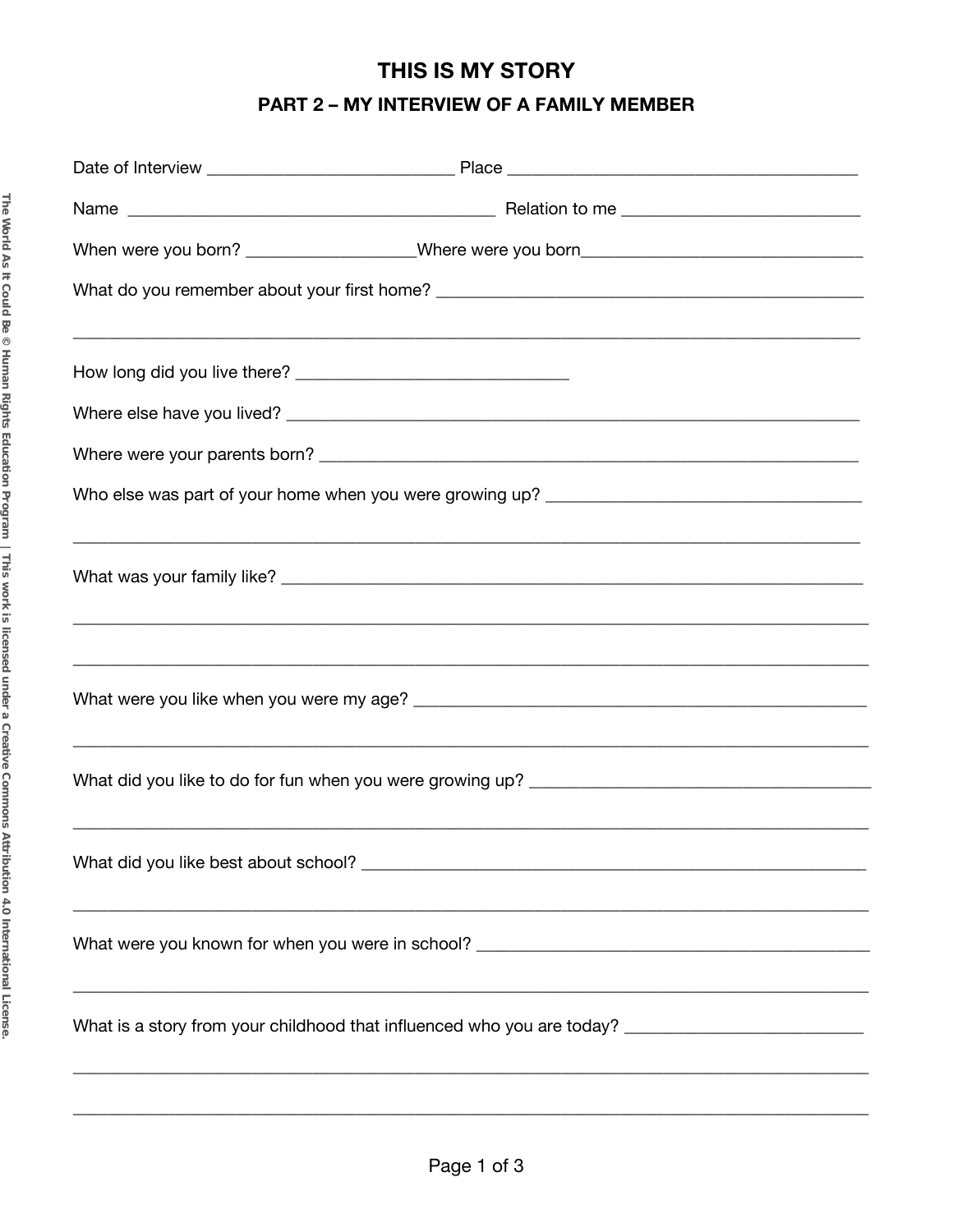# THIS IS MY STORY

### PART 2 - MY INTERVIEW OF A FAMILY MEMBER

| ,我们也不能在这里的,我们也不能在这里的,我们也不能不能不能不能不能不能不能不能不能不能不能不能不能不能不能。""我们的是我们的,我们也不能不能不能不能不能不能               |
|------------------------------------------------------------------------------------------------|
|                                                                                                |
|                                                                                                |
|                                                                                                |
|                                                                                                |
|                                                                                                |
|                                                                                                |
| What is the most important thing that has happened to you and how has that affected your life? |
|                                                                                                |
|                                                                                                |
|                                                                                                |
|                                                                                                |
|                                                                                                |
|                                                                                                |
|                                                                                                |
|                                                                                                |
|                                                                                                |
|                                                                                                |
|                                                                                                |
|                                                                                                |